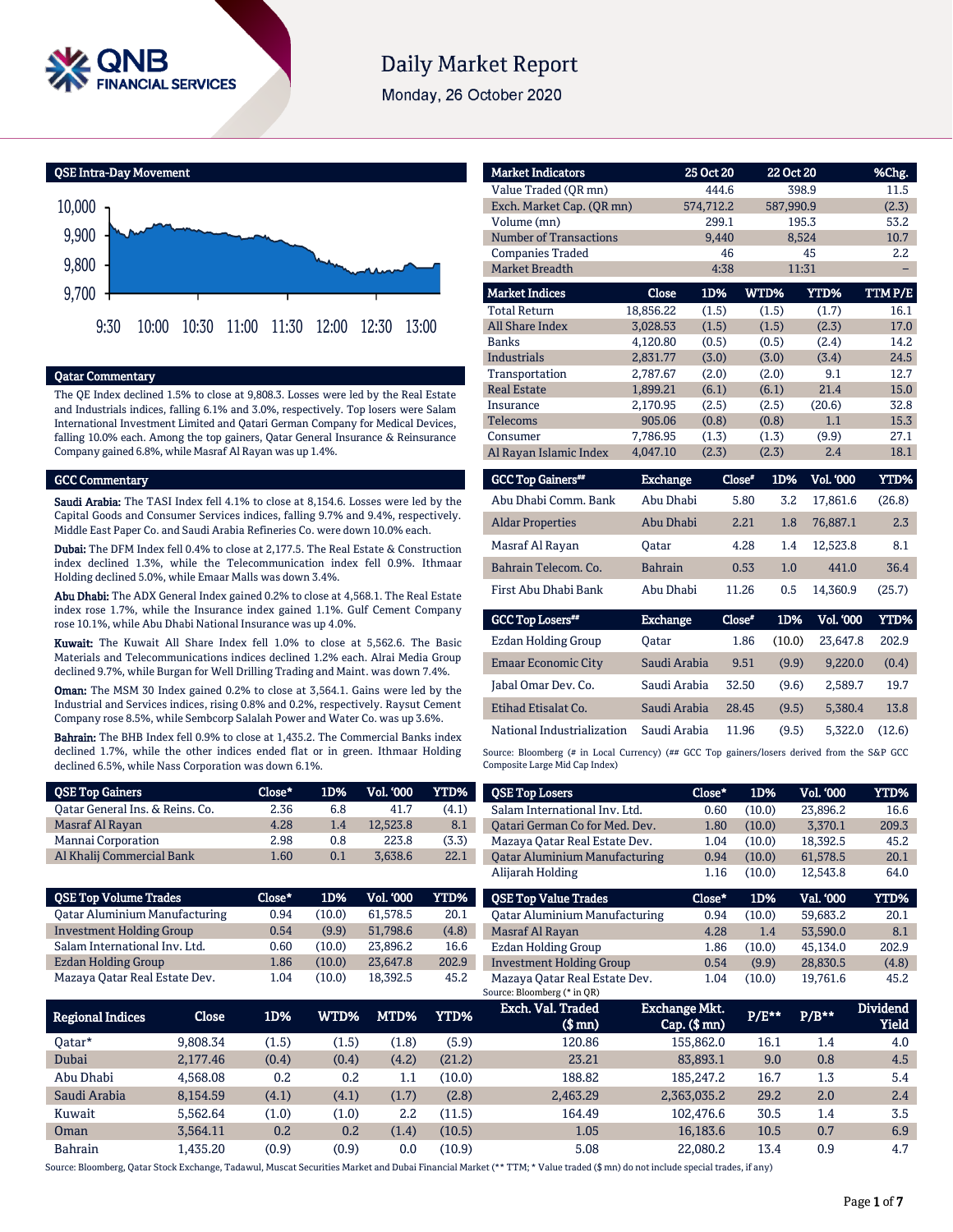# Qatar Market Commentary

- The QE Index declined 1.5% to close at 9,808.3. The Real Estate and Industrials indices led the losses. The index fell on the back of selling pressure from Qatari and Arab shareholders despite buying support from GCC and Foreign shareholders.
- Salam International Investment Limited and Qatari German Company for Medical Devices were the top losers, falling 10.0% each. Among the top gainers, Qatar General Insurance & Reinsurance Company gained 6.8%, while Masraf Al Rayan was up 1.4%.
- Volume of shares traded on Sunday rose by 53.2% to 299.1mn from 195.3mn on Thursday. However, as compared to the 30-day moving average of 327.2mn, volume for the day was 8.6% lower. Qatar Aluminium Manufacturing Company and Investment Holding Group were the most active stocks, contributing 20.6% and 17.3% to the total volume, respectively.

|                                |          | Sell %* | Net (QR)       |
|--------------------------------|----------|---------|----------------|
| <b>Overall Activity</b>        | Buy %*   |         |                |
| Oatari Individuals             | 53.54%   | 61.31%  | (34,523,720.2) |
| <b>Oatari Institutions</b>     | 15.97%   | 10.69%  | 23,457,228.3   |
| Qatari                         | 69.51%   | 72.00%  | (11,066,492.0) |
| <b>GCC</b> Individuals         | 1.44%    | 0.66%   | 3,442,754.6    |
| <b>GCC</b> Institutions        | 0.68%    | 0.82%   | (608, 017.2)   |
| <b>GCC</b>                     | 2.12%    | 1.48%   | 2,834,737.3    |
| Arab Individuals               | 16.44%   | 18.53%  | (9,324,167.3)  |
| <b>Arab Institutions</b>       | $0.00\%$ |         | 23.6           |
| Arab                           | 16.44%   | 18.53%  | (9,324,143.7)  |
| <b>Foreigners Individuals</b>  | 4.02%    | 4.82%   | (3,557,385.5)  |
| <b>Foreigners Institutions</b> | 7.91%    | 3.17%   | 21,113,283.9   |
| <b>Foreigners</b>              | 11.94%   | 7.99%   | 17,555,898.4   |

Source: Qatar Stock Exchange (\*as a % of traded value)

# Earnings Releases and Earnings Calendar

## Earnings Releases

| <b>Company</b>                   | Market         | Currency   | Revenue (mn)<br>302020 | % Change<br>YoY | <b>Operating Profit</b><br>(mn) 302020 | % Change<br>YoY | <b>Net Profit</b><br>$(mn)$ 302020 | % Change<br>YoY |
|----------------------------------|----------------|------------|------------------------|-----------------|----------------------------------------|-----------------|------------------------------------|-----------------|
| Zamil Industrial Investment Co.  | Saudi Arabia   | <b>SR</b>  | 867.9                  | $-20.8%$        | (20.1)                                 | N/A             | (38.5)                             | N/A             |
| Saudi Basic Industries Corp.###  | Saudi Arabia   | <b>SR</b>  | 29.3                   | $-10.7%$        | 2.1                                    | $-44.6%$        | 1.1                                | 47.3%           |
| Hail Cement Co.                  | Saudi Arabia   | <b>SR</b>  | 71.7                   | 15.2%           | 23.5                                   | 113.3%          | 22.8                               | 200.6%          |
| Arrivadh Development Co.         | Saudi Arabia   | <b>SR</b>  | 59.7                   | $-2.5%$         | 39.5                                   | $-3.3%$         | 55.1                               | 34.7%           |
| Dr. Sulaiman Al Habib Med. Serv. | Saudi Arabia   | <b>SR</b>  | 1.623.9                | 32.4%           | 323.9                                  | 68.3%           | 298.8                              | 50.9%           |
| <b>BH</b> Mubasher               | Dubai          | <b>AED</b> | 27.9                   | 78.8%           | 3.4                                    | N/A             | 3.4                                | N/A             |
| National Hotels Company#         | <b>Bahrain</b> | <b>BHD</b> | 736.4                  | $-55.5%$        | (24.5)                                 | N/A             | (345.2)                            | N/A             |

Source: Company data, DFM, ADX, MSM, TASI, BHB. (#-Values in Thousands, ###-Values in Billions)

## Earnings Calendar

| <b>Tickers</b> | <b>Company Name</b>                           | Date of reporting 3Q2020 results | No. of days remaining | <b>Status</b> |
|----------------|-----------------------------------------------|----------------------------------|-----------------------|---------------|
| <b>MCCS</b>    | Mannai Corporation                            | 26-Oct-20                        | 0                     | Due           |
| <b>VFQS</b>    | <b>Vodafone Qatar</b>                         | 26-Oct-20                        | $\mathbf{0}$          | Due           |
| QIIK           | Qatar International Islamic Bank              | 26-Oct-20                        | $\mathbf{0}$          | Due           |
| <b>DBIS</b>    | Dlala Brokerage & Investment Holding Company  | 26-Oct-20                        | $\mathbf{0}$          | Due           |
| <b>BLDN</b>    | Baladna                                       | 26-Oct-20                        | $\bf{0}$              | Due           |
| QATI           | <b>Qatar Insurance Company</b>                | 27-Oct-20                        | $\mathbf{1}$          | Due           |
| <b>BRES</b>    | Barwa Real Estate Company                     | 27-Oct-20                        | $\mathbf{1}$          | Due           |
| QGRI           | Qatar General Insurance & Reinsurance Company | 27-Oct-20                        | $\mathbf{1}$          | Due           |
| <b>IGRD</b>    | <b>Investment Holding Group</b>               | 27-Oct-20                        | $\mathbf{1}$          | Due           |
| QIMD           | <b>Qatar Industrial Manufacturing Company</b> | 27-Oct-20                        | $\mathbf{1}$          | Due           |
| IQCD           | <b>Industries Qatar</b>                       | 27-Oct-20                        | $\mathbf{1}$          | Due           |
| QISI           | Qatar Islamic Insurance Group                 | 27-Oct-20                        | $\mathbf{1}$          | Due           |
| <b>DHBK</b>    | Doha Bank                                     | 27-Oct-20                        | 1                     | Due           |
| <b>MRDS</b>    | Mazaya Qatar Real Estate Development          | 28-Oct-20                        | $\overline{2}$        | Due           |
| QOIS           | <b>Qatar Oman Investment Company</b>          | 28-Oct-20                        | $\overline{c}$        | Due           |
| <b>MPHC</b>    | Mesaieed Petrochemical Holding Company        | 28-Oct-20                        | $\overline{2}$        | Due           |
| <b>SIIS</b>    | Salam International Investment Limited        | 28-Oct-20                        | $\overline{c}$        | Due           |
| <b>DOHI</b>    | Doha Insurance Group                          | 28-Oct-20                        | $\mathbf{2}$          | Due           |
| QFBQ           | <b>Oatar First Bank</b>                       | 28-Oct-20                        | 2                     | Due           |
| <b>MERS</b>    | Al Meera Consumer Goods Company               | 28-Oct-20                        | $\overline{2}$        | Due           |
| <b>ORDS</b>    | Ooredoo                                       | 28-Oct-20                        | $\overline{2}$        | Due           |
| <b>UDCD</b>    | <b>United Development Company</b>             | 28-Oct-20                        | $\overline{2}$        | Due           |
| <b>AHCS</b>    | Aamal Company                                 | 28-Oct-20                        | $\overline{2}$        | Due           |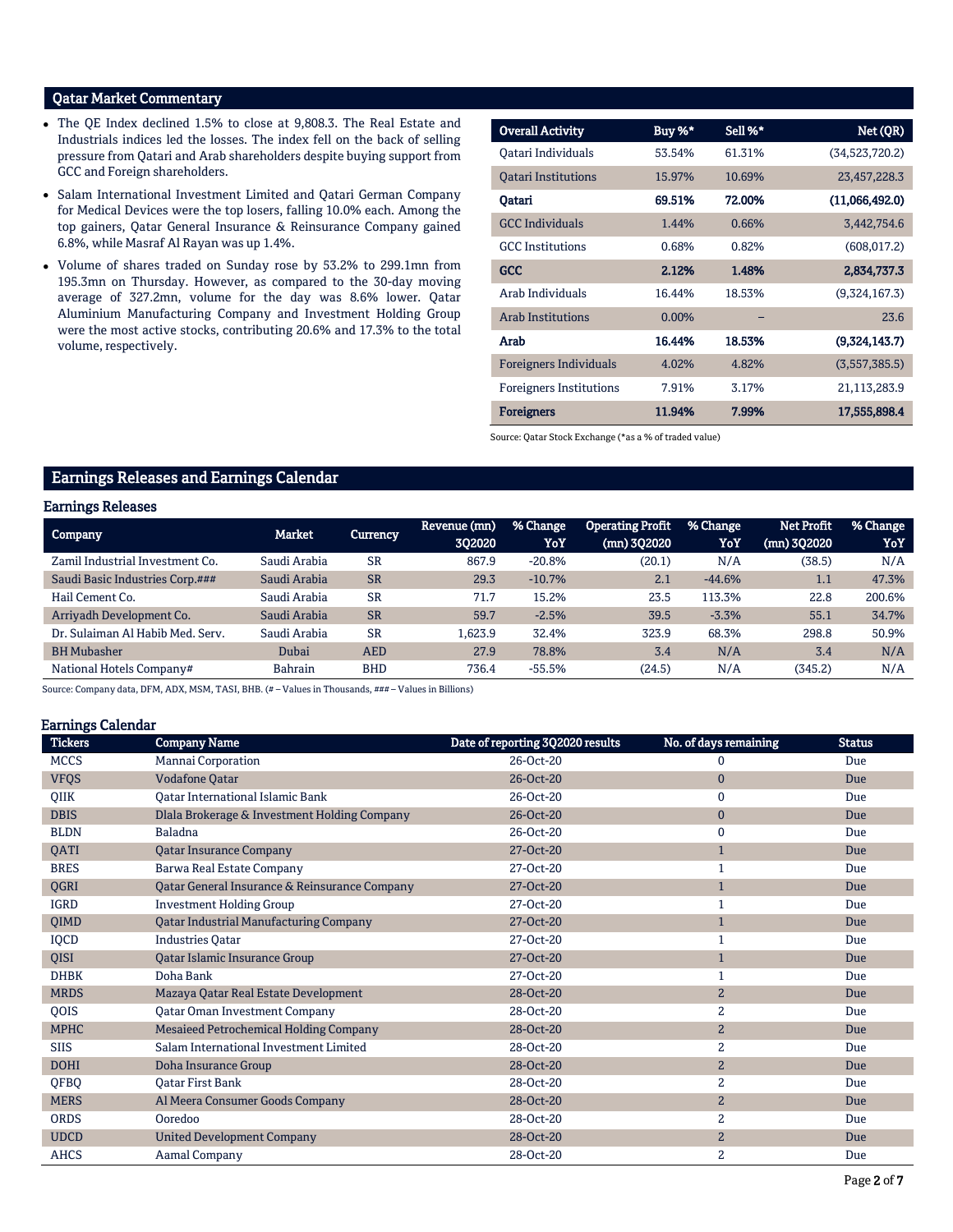## Earnings Calendar

| <b>Tickers</b> | <b>Company Name</b>                  | Date of reporting 302020 results | No. of days remaining | <b>Status</b> |
|----------------|--------------------------------------|----------------------------------|-----------------------|---------------|
| <b>GISS</b>    | <b>Gulf International Services</b>   | $29-0ct-20$                      |                       | Due           |
| <b>NLCS</b>    | Alijarah Holding                     | 29-Oct-20                        |                       | Due           |
| <b>ZHCD</b>    | <b>Zad Holding Company</b>           | $29-0ct-20$                      |                       | Due           |
| <b>AKHI</b>    | Al Khaleej Takaful Insurance Company | 29-Oct-20                        |                       | Due           |

Source: QSE

# News

Qatar

 CBQK's net profit declines 52.3% YoY and 49.3% QoQ in 3Q2020, below our estimate – The Commercial Bank's (CBQK) net profit declined 52.3% YoY (-49.3% QoQ) to QR253.2mn in 3Q2020, below our estimate of QR417.0mn (variation of - 39.3%). Net interest income increased 4.4% YoY in 3Q2020 to QR752.9mn. However, on QoQ basis Net interest income declined 1.2%. The company's net operating income came in at QR1,077.5mn in 3Q2020, which represents an increase of 7.1% YoY. However, on QoQ basis net operating income fell 1.2%. EPS amounted to QR0.06 in 3Q2020 as compared to QR0.13 in 3Q2019. The bank's total assets stood at QR143.1bn at the end of September 30, 2020, down 1.7% YoY (-0.4% QoQ). Loans and advances to customers were QR90.5bn, registering a rise of 1.5% YoY (+4.0% QoQ) at the end of September 30, 2020. Customer deposits declined 1.6% YoY and 5.9% QoQ to reach QR73.1bn at the end of September 30, 2020. In 9M2020, CBQK posted net profit of QR1,154.4mn as compared to QR1,479.0mn for the same period of the previous year. EPS amounted to QR0.29 for the period ended September 30, 2020 compared to QR0.37 for the same period of the previous year. CBQK Group's CEO, Joseph Abraham commented, "CBQK has delivered a good set of results given the unusual environment in which we are operating. This is due to our prudent approach and our investments in digital technologies which have enabled us to rapidly adapt to an evolving environment during the COVID-19 pandemic. Net profit before associates and taxes increased by 22.3% to QR1.7bn during the first nine months of 2020 compared to the same period last year, supported by growth in net interest income and improved recoveries during the period. Consolidated net profit for the period was down 22% to QR1.2bn, due to increased impairment of our associate UAB and difficult market conditions in Turkey, which impacted Alternatif Bank's performance. The domestic Bank reported a net profit of QR1.7bn for the first nine months of 2020, representing an increase of 23.9% compared to the same period last year. Group net interest income for the first nine months of 2020 increased 19.8% to QR2.3bn (normalized 19.2%) compared to the same period last year, despite the current low interest rate environment, as we carefully managed our cost of funding to ensure interest expense declined faster than interest income. This helped offset declines in total fees and other income, which were down 17.9% to QR751mn (normalized 10.3% to QR820.5mn) during the period, driven by investment income volatility. Consolidated operating income increased 7.8% to QR3.1bn (normalized 9.8%) during the first nine months of 2020 compared to the same period last year, supported by improved NIMs and our focus on cost optimization. CBQK's cost to income ratio improved to 25% (normalized 26.4%) from 28.9% for the

same period last year, as we continue to invest in technology to streamline our operations and maintain current opex levels. Gross loan provisioning for the period increased 13.5% compared to the previous year, reflecting our prudent approach of factoring in the COVID-19 impact on our ECL models. This was partially offset by recoveries of QR326.7mn during the period; consequently net loan provisioning was QR487.1mn, down 16.9% compared to the same period last year. Our focus on low cost deposits continues to yield results, with consolidated low-cost deposits growing 14.1% during the period, contributing to the improvement in NIMs." He added, "Alternatif Bank's performance for the first nine months of 2020 was impacted by the softening of the Turkish economy and 15.9% depreciation of the Turkish lira. Despite these challenges, Alternatif Bank reported a profit of QR53.6mn during the period. The bank's customer deposits at the end of the period were QR8.6bn and its loans and advances to customers were QR10.6bn. The impact from our share of associates during the nine months of 2020 was negative as we took impairment on UAB in line with our guidance to bring the book value of the asset closer to its fair value." (QNB FS Research, QSE, Gulf-Times.com)

- QCFS' net profit declines 16.3% YoY and 15.6% QoQ in 3Q2020 – Qatar Cinema and Film Distribution Company's (QCFS) net profit declined 16.3% YoY (-15.6% QoQ) to QR1.1mn in 3Q2020. Operating Loss stood at QR40,761 in 3Q2020 as compared to Operating Income of QR1,658,341 in 3Q2019 and Operating Income of QR70,150 in 2Q2020. In 9M2020, QCFS reported net profit of QR3.8mn as compared to QR5.6mn on 9M2019. EPS amounted to QR0.06 in 9M2020 as compared to QR0.09 in 9M2019. (QSE)
- World Bank: Qatar's real GDP growth to turn positive again in 2021 on energy price stability - Qatar's real GDP growth will turn positive again in 2021 as energy prices stabilize at around \$42 a barrel, global LNG demand picks up, and non-energy economic sentiment improves once the pandemic is controlled, World Bank said in its latest country outlook. Over the medium term, growth will reach around 3% by 2022 from delivery and legacy investments for the FIFA World Cup, the World Bank said. The fiscal deficit is expected to be -3.6% on account of substantial drops in fiscal receipts of hydrocarbon exports, and a fiscal stimulus to mitigate COVID-19. "As the pandemic is controlled, global demand picks up, and energy prices normalize, the fiscal deficit is expected to regain balance and turn into surplus by 2022. Public sector balances will also be supported by the eventual introduction of a VAT," the World Bank noted. Like other macroeconomic indicators, it said, the current account is largely a function of energy-related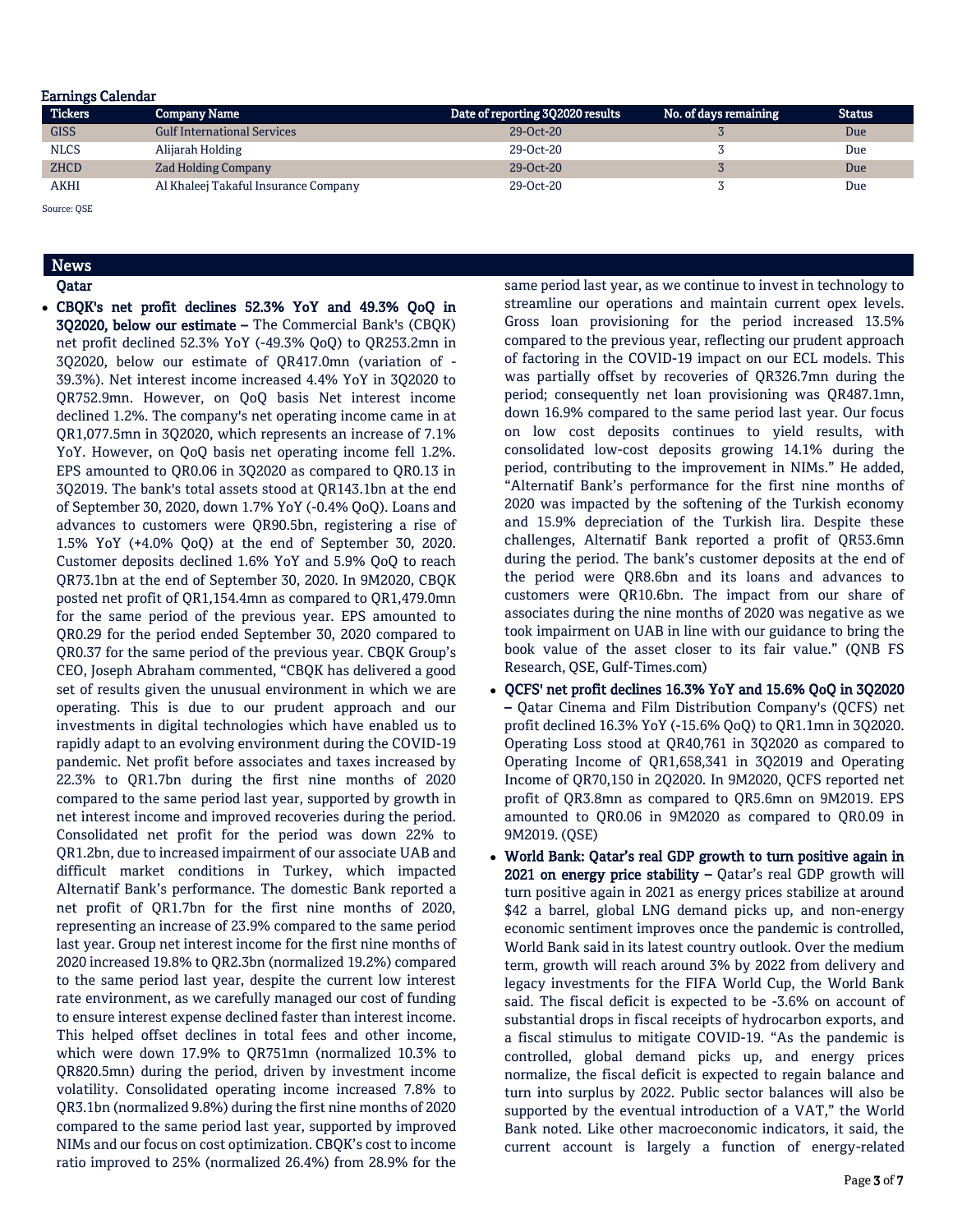commodity prices and export volumes. With the reduction in exports expected for 2020 (-6.5%), the current account will drop to a deficit of 1% of GDP in 2020. This will turn into surplus over 2021-22 with global re-bound and FDI recovery (the latter driven by new LNG projects and recent improvements to the business environment). Qatar, which has been struck hard by COVID-19, undertook a swath of measures to offset the economic effects of the pandemic, including stimulus through tax deferrals and eased credit flow to hard pressed firms and households amounting to QR75bn with guarantees to local banks of QR3bn (approximately 10% of GDP), the World Bank noted. (Gulf-Times.com)

- BRES launches construction works of 'Madinatna' & 'Barahat Al Janoub' worth QR5bn – Barwa Real Estate (BRES) has launched the construction works for two new projects on two land plots in AlWakrah City rented from State Properties Department, The first is 'Madinatna' project, which is a residential city for families, and the second project is 'Barahat Al Janoub', workers accommodation. The launch took place during an official ceremony on October 25, 2020 in the project site of Madinatna. During the launch ceremony, UrbaCon Trading and Contracting will be officially awarded the construction contract for developing both projects. BRES' upcoming projects aim to provide high standards of living to the different segments in the community, among modern integrated residential cities. The contract value is QR5,010,065,650, and the construction works for the two projects to be completed in May 2022. It is expected that the two new projects, upon their completion, will contribute to increasing the group's operational revenue and promoting sustainable growth of shareholders' returns. It should also be noted that there is no conflict of interest. 'Madinatna' project extends over an area of 1,141,689 square meters with capacity of approximately 27,000 people. The project will provide a hypermarket, retail stores, mosques and other public utility services, bringing the total built-up area to approximately 1,035,554 square meters. While 'Barahat Al Janoub' extends over a land of 773,457 square meters, with capacity of approximately 67,360 workers. The project provides a hypermarket, retail stores, mosques and other public services and facilities, bringing the total built-up area to approximately 750,742 square meters. (QSE)
- GWCS partners with Tradeshift to drive digital transformation in supply chain industry – Gulf Warehousing Company (GWCS) has partnered with Tradeshift, a global company in supply chain invoicing systems and marketplace development, to develop cloud-based solutions and fully digitize its procurement, supply chain invoicing, and payment systems. The new GWCS digital supply chain invoicing and payment system is powered by 'Tradeshift Engage' and 'Tradeshift Pay'. These applications provide sellers with a full set of e-invoicing, ordering, and fulfillment tools. Sellers can easily engage and collaborate with multiple buyers through a single interface that enables real-time issue resolution and early payments with Tradeshift Cash, allowing more transparency and efficiency in managing all purchase orders, invoices, and payments to keep goods flowing and businesses operating. The new platform will be integrated into the GWCS's state-of-the-art IT system and within its infrastructure at Logistics Village Qatar (LVQ), the

largest logistics hub belonging to the private sector in the region. Longer term, it will also contribute to the ongoing GWCS infrastructure expansion strategy, which includes the new GWCS UPS Distribution Center in the Qatar Free Zone and the Al Wukair Logistics Park. (Gulf-Times.com)

 Qatar signs deal with one more firm to procure COVID-19 vaccine – The Ministry of Public Health (MoPH) has signed an agreement with a second pharmaceutical company to procure COVID-19 vaccine as soon as it is approved and released for global use, it was announced. Chair of the National Health Strategic Group on COVID-19 and Head of Infectious Diseases at Hamad Medical Corporation (HMC), Abdullatif Al-Khal said the new agreement is with Moderna, a Massachusetts-based biotech company. Al-Khal said, "Moderna has been working since the early days of the pandemic on the development and testing of a COVID-19 vaccine. Preliminary findings from Moderna's phase 1 and 2 clinical trials have shown that healthy adults produced coronavirus neutralizing antibodies and an immune reaction from T-cells. While further testing is ongoing on thousands of volunteers, these initial findings are encouraging and demonstrate that clear progress is being made in the search for a safe and effective vaccine." (Gulf-Times.com)

# **International**

- Spain announces new state of emergency as COVID infections soar – Spanish Prime Minister Pedro Sanchez announced a new state of emergency on Sunday in an effort to curb soaring coronavirus infections, imposing local nighttime curfews and banning travel between regions in some cases. The measures go into force from Sunday night and will require all regions except the Canary Islands to impose a nighttime curfew and limit the number of people allowed to meet to six. "We are living in an extreme situation ... it is the most serious health crisis in the last century," he told a news conference following a cabinet meeting. Catalonia was one of the first regions on Sunday to use the new legislation to impose a curfew, which will take effect at 10 p.m. Establishments open to the public will have to close at 9 p.m. Police were patrolling the city before the curfew took effect and locals welcomed the new rule. Other regions that announced curfews from Sunday night included Cantabria and La Rioja. Spain imposed one of the toughest lockdowns early on in the pandemic and then relaxed curbs over the summer. But like many other European countries it has seen a second wave hit in recent weeks, and now has one of the highest numbers of infections in Western Europe. Total cases rose to 1,046,132 on Friday, while the death toll is nearing 35,000. (Reuters)
- China's Sept soybean imports from Brazil soar 51% China's imports of soybeans from Brazil jumped 51.4% in September from a year ago, data showed on Sunday, as cargoes purchased earlier in the year cleared customs. China, the world's top buyer of soybeans, brought in 7.25mn tons of the oilseed from Brazil in September, up from4.79mn tons last year, data from the General Administration of customs showed. Chinese bean crushers booked large volumes of Brazilian beans earlier in the year on margins lifted by robust demand to feed a domestic pig herd recovering from the impact of an outbreak of African swine fever. In total, China brought in 9.8mn tons of soybeans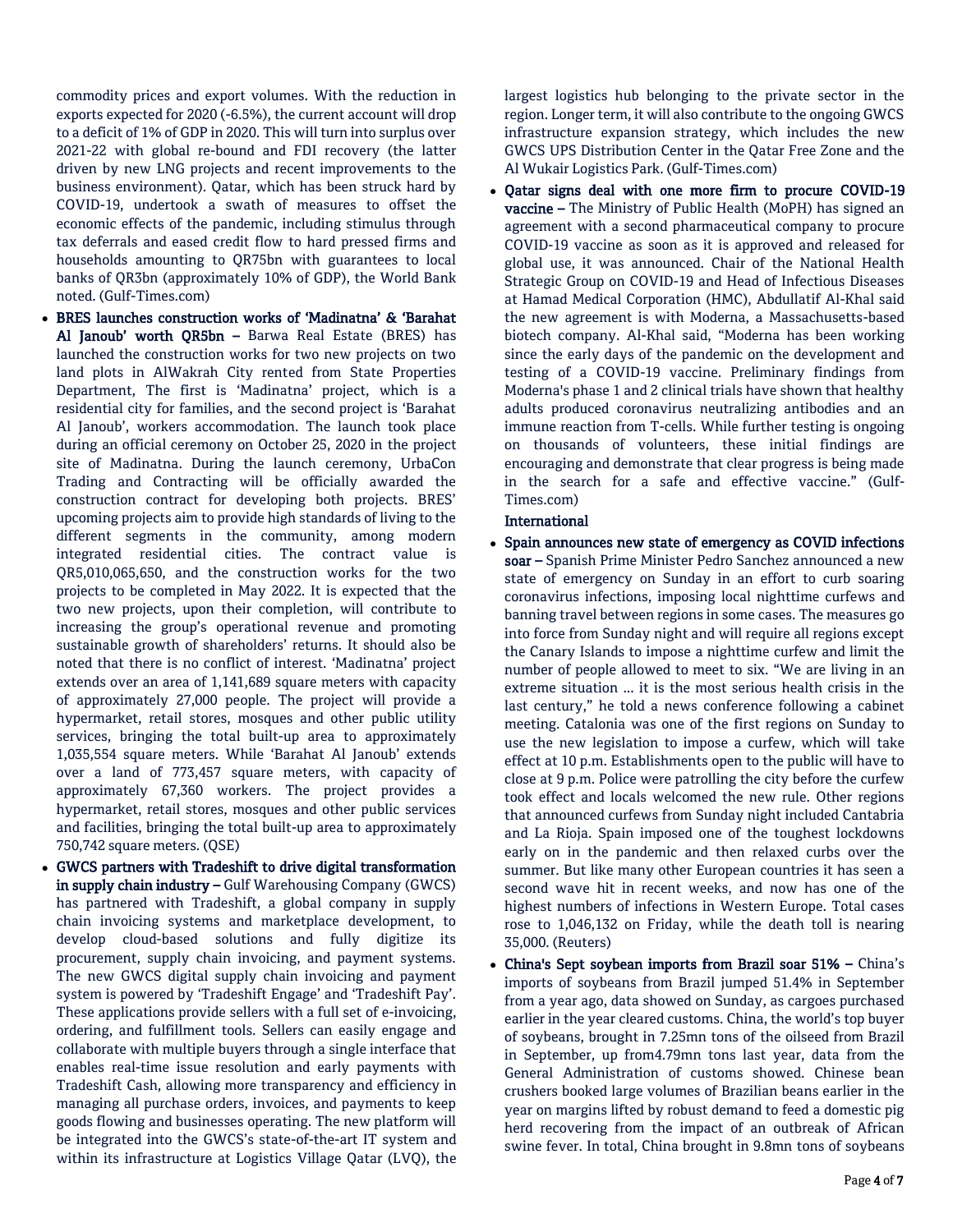from all origins for the month of September, up 19% from the previous year. China brought in 1.17mn tons of soybeans from the United States in September, down 32.4% from 1.73mn tons in the same month a year earlier, when shipments booked during a truce in the US-China trade dispute arrived. American cargoes were expected to rise in the fourth quarter, when the US beans dominate the market in their harvest season. China has stepped up purchases of agricultural products from the United States, including soybeans and corn, partly to fulfill commitments made during the trade deal the two countries signed in January this year. Overall imports were expected to edge down in coming months, analysts and traders said, as shipments from Brazil dry up with the harvest season in South America approaching the end. (Reuters)

- Brazil soars to China's No. 3 crude oil supplier in September Brazil jumped to China's third-biggest crude oil supplier in September, import data showed on Sunday, as China's independent refiners scooped up cheap supplies of the South American exporter's relatively high quality oil. Imports from Brazil hit 4.49mn tons, up from 2.96mn tons a year earlier, data from China's General Administration of Customs showed. Brazil overtook Iraq, which fell to fifth-biggest supplier. China's January-September imports from Brazil were 33.69mn tons, up 15.6% from a year earlier, according to Reuters calculations based on the data. China makes up 70% of Brazil's oil exports, the country's state oil firm Petrobras said in July. Saudi Arabia regained the top spot in China's oil purchases last month after losing that rank to Russia for the previous two months, data showed. Imports from the kingdom were 7.78mn tons, equivalent to 1.89mn barrels per day (bpd), up from August's 1.24mn bpd. Russia supplied 7.48mn tons last month, or 1.82mn bpd, up 18.6% from a year earlier and up 32.8% from August, according to Reuters calculations. For the first nine months of 2020, Russia remained the top seller with supplies totaling 64.62mn tons, 16% above year-ago level. Saudi Arabia trailed at 63.57mn tons, which was 6.5% higher on year. (Reuters)
- Russia's National Wealth Fund seen at around 12.5tn Roubles by end-2020 – Russia's Finance Minister Anton Siluanov said on Sunday that the size of the National Wealth Fund will stand at around 12.5tn Roubles (\$164.26bn) by the end of this year, the TASS news agency cited him as saying. The government does not expect to spend more from the fund than planned to restore the Russian economy and will only use the funds when oil prices are low, he was cited as saying. (Reuters)

# Regional

- Saudi Arabia records trade surplus of SR18.39bn in August Saudi Arabia achieved a trade surplus of SR18.39bn and a trade exchange worth SR96.36bn in August 2020. The Kingdom's merchandise exports decreased by 25.1% YoY in August to SR57.376bn from SR76.643bn in the year-ago month, official data showed. This decline resulted from a 33.8% yearly fall in oil exports, with their share in total exports sliding to 69% in August 2020. When compared to July, total merchandise exports increased by SR6.237bn or 12.2%. On the contrary, nonoil exports grew by 5.7% YoY in August 2020, rising to SR17.758bn from SR16.799bn in August 2019. (Zawya)
- Non-oil trade between Saudi and Bahrain surges 43% to \$688.4mn – Non-oil trade between Saudi Arabia and Bahrain

has surged by 43% to \$688.4mn during 3Q2020 compared to \$481mn during the same period last year, thanks to the ease of restrictions imposed in August on cargo transit over the King Fahd Causeway.. Saudi Arabia is one of Bahrain's key trading partners, with majority of imports and exports flowing via the King Fahd Causeway – a 25-kilometer bridge connecting both Kingdoms by road. Bilateral commerce between the two nations surged by 12% to \$2.17bn during the first three quarters of 2020, to record a substantial year-on-year increase from the 2019 figure of \$1.93bn, the Bahrain Economic Development Board said in a statement. Board Member of the Bahrain Chamber of Commerce and Industry (BCCI), Abdulhakim Al Shamary said: "The King Fahd Causeway acts as an essential link between Bahrain and the wider \$1.5tn Gulf economy for millions of passengers and commercial trucks each year. (Zawya)

- SABIC third-quarter net profit up 47% as sales volumes rise, some impairments reversed - Saudi Basic Industries Corp (SABIC), the world's fourth-biggest petrochemicals firm, reported a 47% rise in third-quarter profit, beating estimates on higher sales and output, but warned it still faces price pressures for some time to come. SABIC reported a net profit of SR1.09bn in the quarter that ended on September 30, up from SR740mn in the same period a year earlier. The result came after three straight quarters of losses, on a jump in impairment charges and drop in sales. Still SABIC cautioned that supply still exceeds demand for its key products, which will continue to pressure product prices and margins for the foreseeable future. The third-quarter return to profit, SABIC said, was mainly due to higher average selling prices, higher production and sales volume, in addition to a reversal of impairment provisions in certain financial assets in the quarter of about SR690mn. (Reuters)
- Saudi Arabia's STC hires banks for IPO of subsidiary Saudi Telecom Co (STC) has hired banks to arrange a potential initial sale of shares in its product and services development arm, Solutions by STC, three sources told Reuters. STC, Saudi Arabia's largest telecoms operator, has appointed HSBC, Morgan Stanley and the investment banking arm of Saudi lender National Commercial Bank to advise on the sale, according to the sources. Solutions by STC's valuation could be around SR9bn, if it garners 18-20 times its earnings multiples, a source told Reuters last month. The IPO size could be around \$500mn if the company sells 20%, Reuters reported on September 15. (Reuters)
- RJHI's net profit falls 3.0% YoY to SR2,658mn in 3Q2020 Al Rajhi Bank (RJHI) recorded net profit of SR2,658mn in 3Q2020, registering decrease of 3.0% YoY. Total operating profit rose 3.4% YoY to SR5,152mn in 3Q2020. Total revenue for special commissions/investments remained flat YoY at SR4,282mn in 3Q2020. Total assets stood at SR430.3bn at the end of September 30, 2020 as compared to SR367.9bn at the end of September 30, 2019. Loans and advances stood at SR289.7bn (+18.5% YoY), while customer deposits stood at SR345.3bn (+15.6% YoY) at the end of September 30, 2020. EPS came in at SR2.99 in 9M2020 as compared to SR3.14 in 9M2019. (Tadawul)
- CBUAE starts new regulations on reserve requirements The Central Bank of the UAE (CBUAE) will introduce new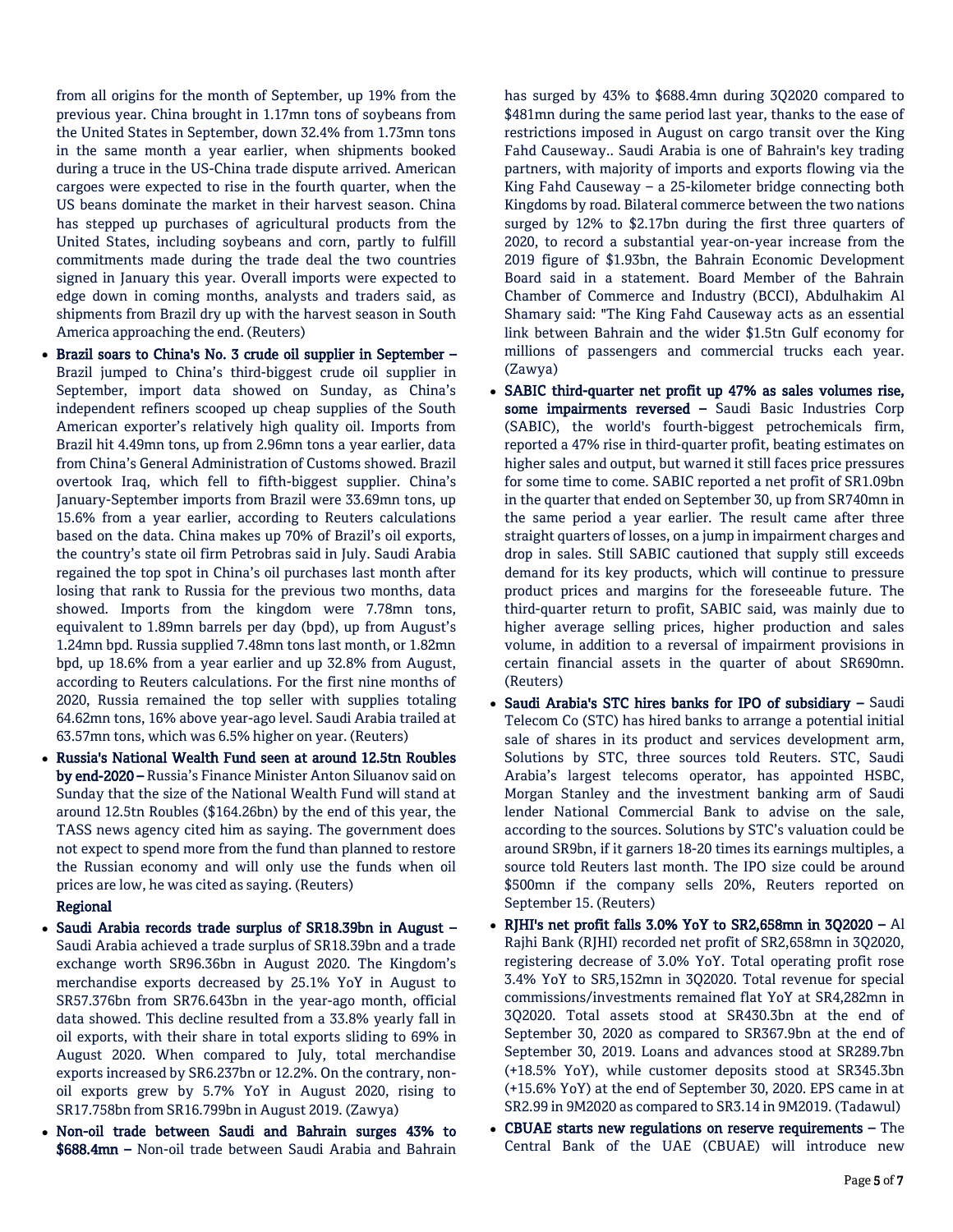regulations regarding reserve requirements for deposit -taking licensed financial institutions from October 28. "These regulations represent the second step toward implementation of the new Dirham monetary framework announced earlier this year," the Central Bank said. Length of reserve maintenance period will be extended from 7 to 14 days to facilitate short term liquidity management. Deposit -taking licensed financial institutions will be allowed to draw on their reserve balances held in the central on any day up to 100% for daily settlement purposes or to deal with any swings on overnight money market rates; while ensuring that they meet the daily average requirements over a 14 -day reserve maintenance period, Should non -compliance with the maintenance of average reserve requirements arises over the 14 -day period, a periodic financial penalty rate shall be levied equal to 400 basis points above the central bank's base rate. The level of reserve requirements for demand and time deposits shall remain at its existing ratios of 7% and 1%, respectively. (Bloomberg)

- Aldar to take over \$8.2bn of government capital projects in Abu Dhabi – Aldar Properties will take over the management and development of government capital projects worth \$8.2bn under a memorandum of understanding with state -backed ADQ, the Abu Dhabi Government Media office said. The projects include Riyadh City, the Baniyas north region, and projects in Al Ain and Al Dhafra regions, the office said on Twitter on Sunday. ADQ is a holding company owned by the Abu Dhabi government. The public private partnership framework also includes Aldar having management oversight of state agency Abu Dhabi General Services Company, known as Musanada, it said. (Reuters)
- Dana Gas agrees to \$236mn sale of Egypt assets to IPR Dana Gas agreed to sell its Egyptian oil and gas fields for as much as \$236mn, enabling it to repay debt associated with Islamic bonds that mature this month. The company, based in the UAE, will receive \$153mn in cash and as much as \$83mn in contingent payments for the sale to IPR Energy Group, it said. Dana Gas also will take an impairment charge in the third quarter related to the coronavirus pandemic's impact on its overall business, it said, without disclosing the size of the charge. Dana Gas had targeted completing the sale in the first quarter of the year to raise cash needed to pay Sukuk due at the end of this month. The sale was delayed due to the coronavirus, and Dana Gas appointed a financial advisor in July, prompting investors to question whether the company would be able to make the payment. The company announced earlier this month it was arranging a bridge loan to help pay the Sukuk, of which \$309mn is outstanding. (Bloomberg)
- Bahrain's Ahli United Bank to increase shareholding in Ahli United Bank Egypt – Ahli United Bank (AUB) is set to increase its share in Ahli United Bank Egypt (AUBE) subject to regulatory approvals. The bank closed its tender offer, in which Egyptian shareholders with a combined shareholding of 10.2%, tendered their shares to AUB. The public tender offer closed on October 22, according to a statement to Boursa Kuwait. (Zawya)